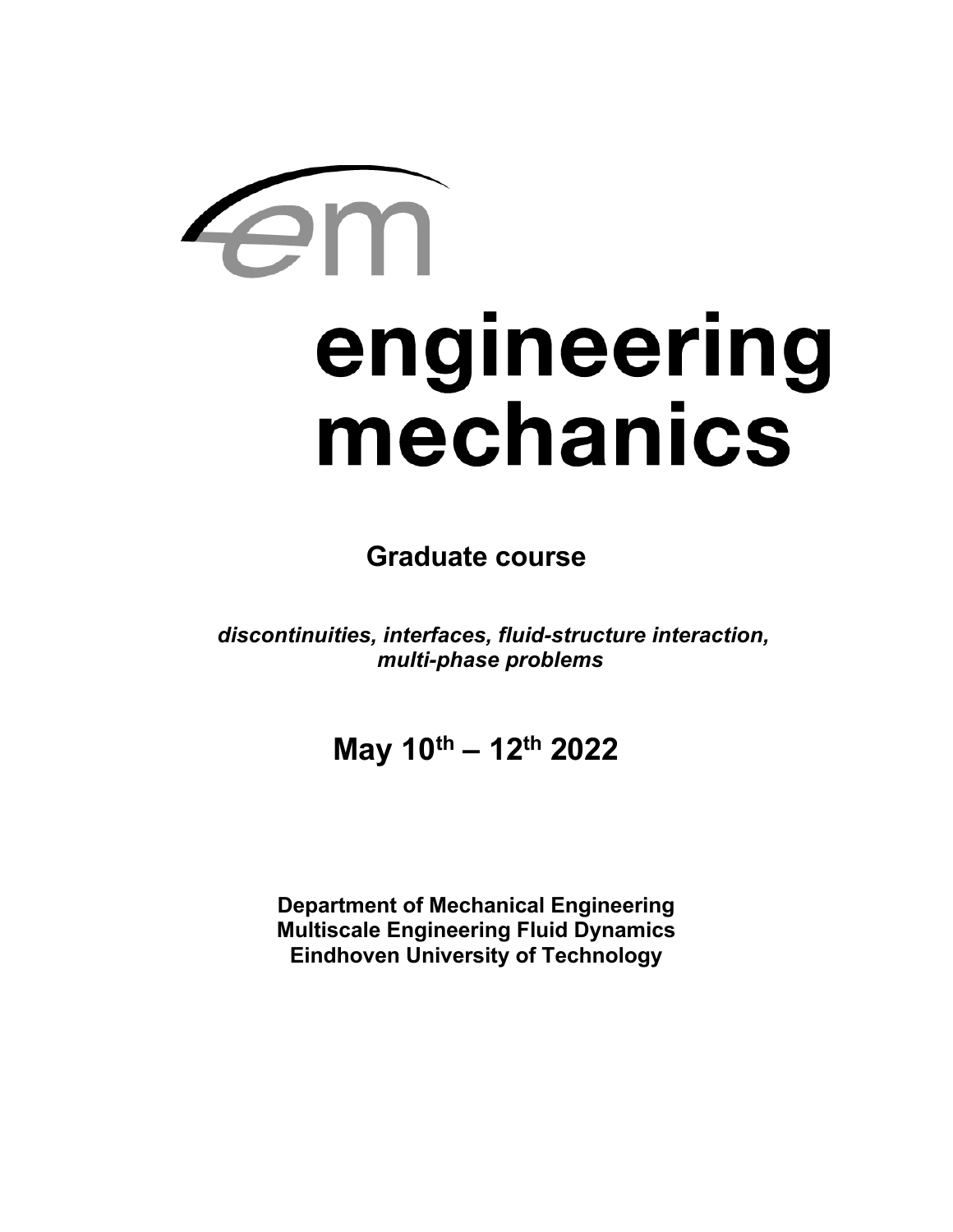### **General**

Interfaces and discontinuities are ubiquitous in science and engineering. Typical examples are provided by multi-phase problems, boundary-coupled multi-field problems such as fluid-structure interaction, and cracks and discontinuities in solid materials. The characteristic feature of an interface is that it is spatially confined to a surface or to a very narrow region in the vicinity of a surface. In addition, most interface problems have a free-boundary character, which yields a complicated interdependence between the subsystems adjacent to the interface and the geometry of the interface.

This course provides an overview of various aspects of interface problems, with special emphasis on numerical-modeling techniques. Several different archetypal interface problems are considered, e.g., fluid-structure interaction, crack propagation, and damage mechanics. The course identifies the generic features of interface problems as welll as the features specific to the various archetypes, in relation to numerical-modeling approaches.

The course has an informal character with ample opportunity for discussions with the lecturers and other participants.

# **Local organization**

The course is organized by the chair on Multiscale Engineering Fluid Dynamics at Eindhoven University of Technology (TU/e), in collaboration with the Mechanics of Materials section at TU/e. The course is hosted by Eindhoven University of Technology. The local organizing committee is composed of

- ! Prof. dr. ir. Harald van Brummelen
- **Nrs. Linda Essink (secretary)**

#### **Lecturers**

- **•** Dr. ir. Joris Remmers (TU/e, Mechanics of Materials)
- ! Dr. ir. Clemens Verhoosel (TU/e, Multiscale Engineering Fluid Dynamics)
- ! Prof. dr. ir. Harald van Brummelen (TU/e, Multiscale Engineering Fluid Dynamics)

# **Lecture notes**

Lecture notes and course material will be distributed at the start of the course.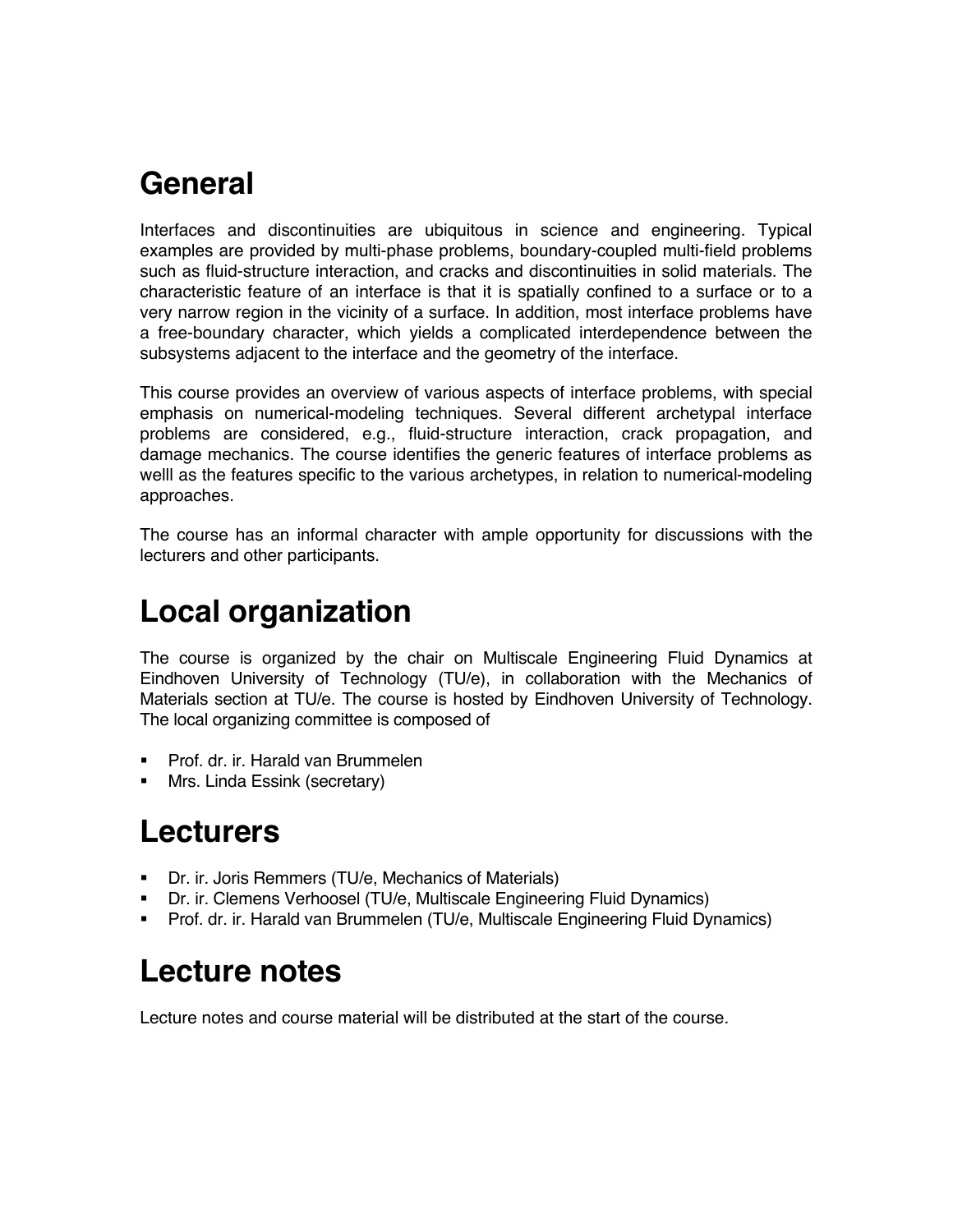## **Prerequisites**

Participation in the course is facilitated by basic familiarity with:

- partial differential equations and boundary-value problems;
- continuum mechanics;
- numerical techniques (notably, finite-element methods).

## **Contents**

The course is hosted by Eindhoven University of Technology, from Tuesday May  $10<sup>th</sup>$ until Thursday May 12<sup>th</sup>. The course consists of both lectures and computer-practical sessions. The course covers the following topics:

*1) An introduction to interface problems* 

The course starts with an introduction, characterizing the generic properties of interface problems, as well as the specific attributes pertaining to various prototype problems.

- *2) Fluid-structure interaction*
	- *a.* Introduction to fluid and solid mechanics and fluid-solid interface conditions
	- *b.* Free boundaries, moving domains: three-field formulations
	- *c.* Partitioned solution procedures
	- *d.* Variationally consistent load evaluation
	- *e.* Advanced topics: Elasto-capillary fluid-solid interaction
- *3) Crack propagation and the Partition of Unity Method*
	- *a.* Introduction to cracks and fracture mechanics
	- *b.* Cohesive zone models
	- *c.* Theory of the Partition of Unity Method for crack propagation
	- *d.* Implementation aspects of the Partition of Unity Method
- *4) Isogeometric failure analysis: cohesive zones, damage mechanics and phasefield fractures*
	- *a.* Introduction to isogeometric analysis (IGA)
	- *b.* Interfacial continuity in IGA and its application to fracture mechanics
	- *c.* Higher-order damage mechanics and phase-field fracture analysis

#### **Fee/Registration**

The course is free for registered members of the graduate school Engineering Mechanics and for the research members of the contributing research groups. The course fee for non EM members is  $\epsilon$  100 for students and  $\epsilon$  400 for other participants. They will receive an invoice after accepted registration. Participants need to register by completing the registration form, which can be found at